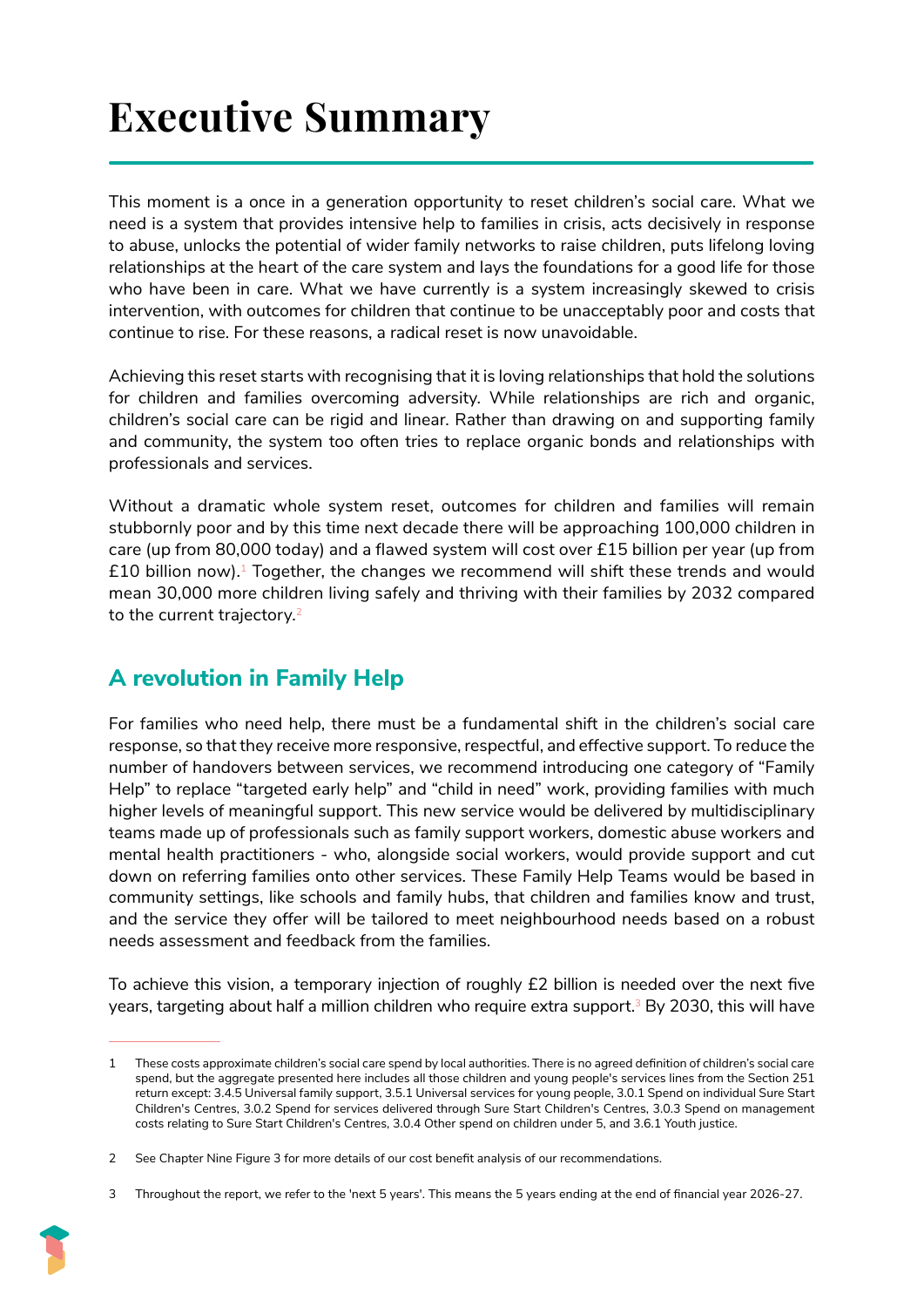achieved a complete rebalancing of spending within the system so that over £1 billion more every year is spent on Family Help.<sup>4</sup> After the five year reform programme, there should be a dedicated ring-fenced grant to ensure this extra spending continues to be prioritised in the long term. To increase the quality and consistency of help, funding should be accompanied by a clear national definition of eligibility for support and the outcomes Family Help should achieve, alongside a focus on the use of the best evidenced interventions to realise these outcomes.

## **A just and decisive child protection system**

Whilst the risk of harm to children cannot be eliminated, the system of child protection can and must do better for children. The wider system improvements we recommend will all help to do this - including a more generous multidisciplinary help offer, improved workforce knowledge and skills, more decisive intervention for inadequate and drifting authorities, and strengthened multi-agency arrangements.

Where concerns about significant harm of a child emerge, an 'Expert Child Protection Practitioner', who is an experienced social worker, should co-work alongside the Family Help Team with responsibility for making key decisions. This co-working will provide an expert second perspective and remove the need for break points and handovers. Expert Practitioners will have demonstrated their knowledge and skills through time in practice, and in the future by completing a five year Early Career Framework. There will be clearer expectations on multiagency capabilities for child protection so that different professionals, including child protection paediatricians and specialist police officers, inform decisions. Information sharing should be strengthened through a five year challenge to address cultural barriers, clarify legislation and guidance, and use technology to achieve frictionless sharing of information.

A more tailored and coherent response is needed to harms outside of the home, like county lines, criminal or sexual exploitation or abuse between peers. We recommend a bespoke child protection pathway – through a Child Community Safety Plan – so that the police, social care and others can provide a robust child protection response.

To boost parental engagement where there are serious concerns, parents should have representation and support to help navigate the child protection process. To enable learning, there should be more transparency about decisions made and outcomes of children in the family courts.

## **Unlocking the potential of family networks**

There are already thousands of grandparents, aunts, uncles, brothers and sisters who care for their family members. However, this group of carers are a silent and unheard majority in the children's social care system and they need far greater recognition, and support.

Before decisions are made which place children into the care system, more must be done to bring wider family members and friends into decision making. This should start with a high quality family group decision making process that invites families to come up with a family led plan to care for the child or children. In some cases, this should lead to a "Family Network Plan", where a local authority can fund and support family members to care for the child.

<sup>4</sup> See the 'A revolution in Family Help' recommendation annex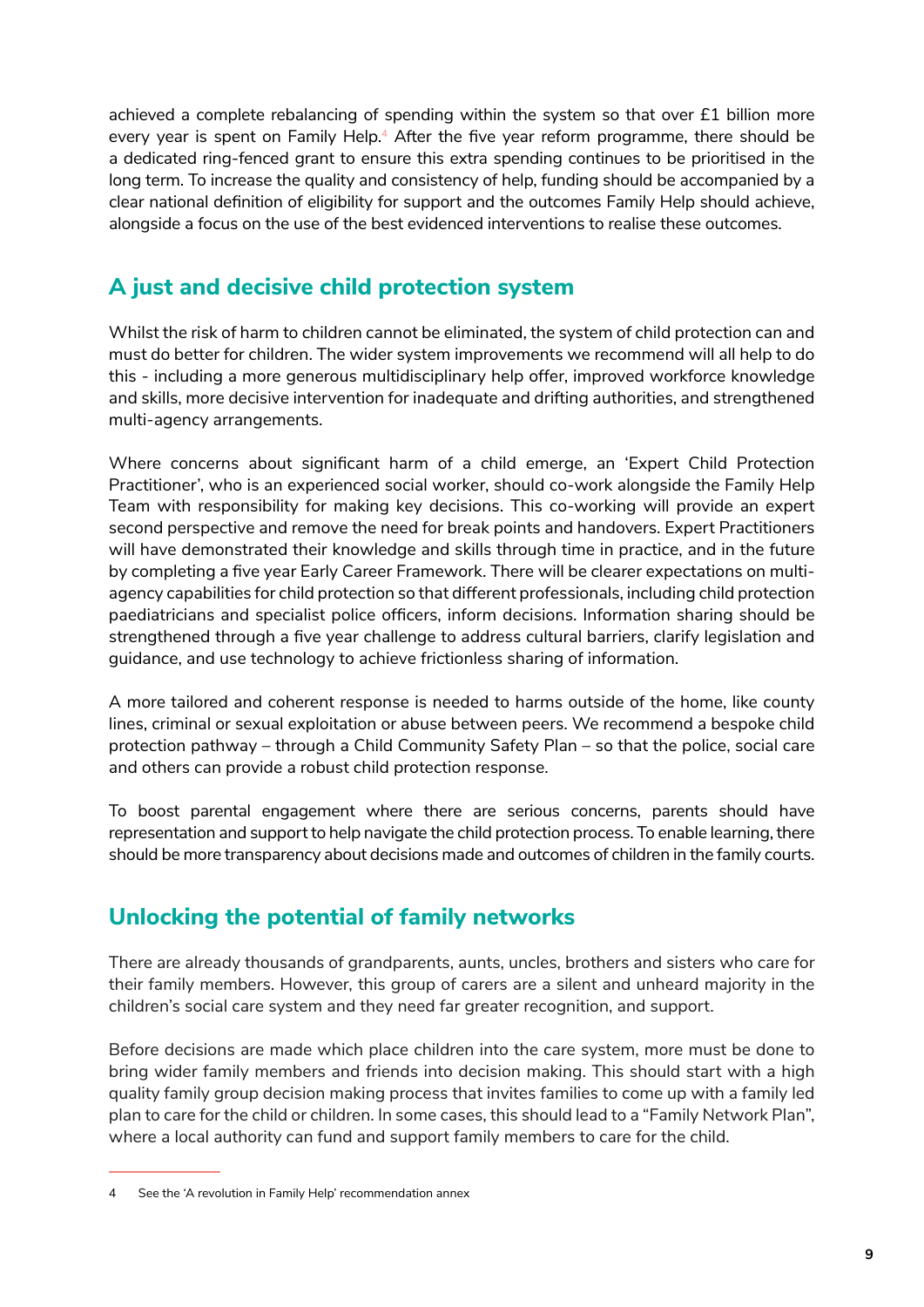The dysfunction of the current system means that many relatives are forced to become foster carers in order for them to receive financial support to look after their kin. Special guardians and kinship carers with a Child Arrangement Order should receive a new statutory financial allowance, legal aid and statutory kinship leave. A wider set of informal kinship carers should get a comprehensive support package.

## **Fixing the broken care market and giving children a voice**

When finding a home for a child in care, our obsession must be putting relationships around them that are loving and lasting. Providing care for children should not be based on profit. The current system is a very long way from these principles and ambitions being realised.

Local authorities need help to take back control of this system through establishing new Regional Care Cooperatives (RCCs). They will take on responsibility for the creation and running of all new public sector fostering, residential and secure care in a region, as well as commissioning all not-for-profit and private sector provided care for children as necessary. The scale and specialist capabilities of RCCs will address the current weaknesses in the system and establish organisations able to transform the care system for the future. Local authorities will have direct involvement in the running of RCCs but to work they must be mandated rather than voluntary arrangements. Children will continue to be in the care of local authorities.

There are many children living in children's homes today who would be better suited to living in a family environment with a foster carer if we had enough foster carers in the right places, with the right parenting skills to meet the varying and complex needs of children. This will require a "new deal" with foster carers. We must give foster carers the support networks and training needed to provide the best care for children, and then have greater trust in foster carers making the day to day decisions which affect children's lives. In parallel, we are calling upon government to immediately launch a new national foster carer recruitment programme, to approve 9,000 new foster carers over three years so that children in care can live in family environments.<sup>5</sup> The overwhelming public response to the Homes for Ukraine programme is a signal of how willing people are to open their hearts and homes to others.

It is paramount that children have a powerful voice in the decisions that affect them. Children in care currently have a plethora of different professionals in their lives, but too few adults who are unequivocally on their side and able to amplify their voice. This system should be simplified by replacing a number of existing roles with truly independent advocacy for children that is opt-out, rather than opt-in.

## **Five 'missions' for care experienced people**

The disadvantage faced by the care experienced community should be the civil rights issue of our time. Children in care are powerless, are often invisible and they face some of the greatest inequalities that exist in England today. In spite of these injustices so many care experienced people go on to run businesses, start families, earn doctorates, produce drama, write poetry, become government ministers and contribute to the world in countless ways.

<sup>5</sup> See the 'New Deal on Fostering' recommendation annex for more details on our cost benefit analysis of this recommendation.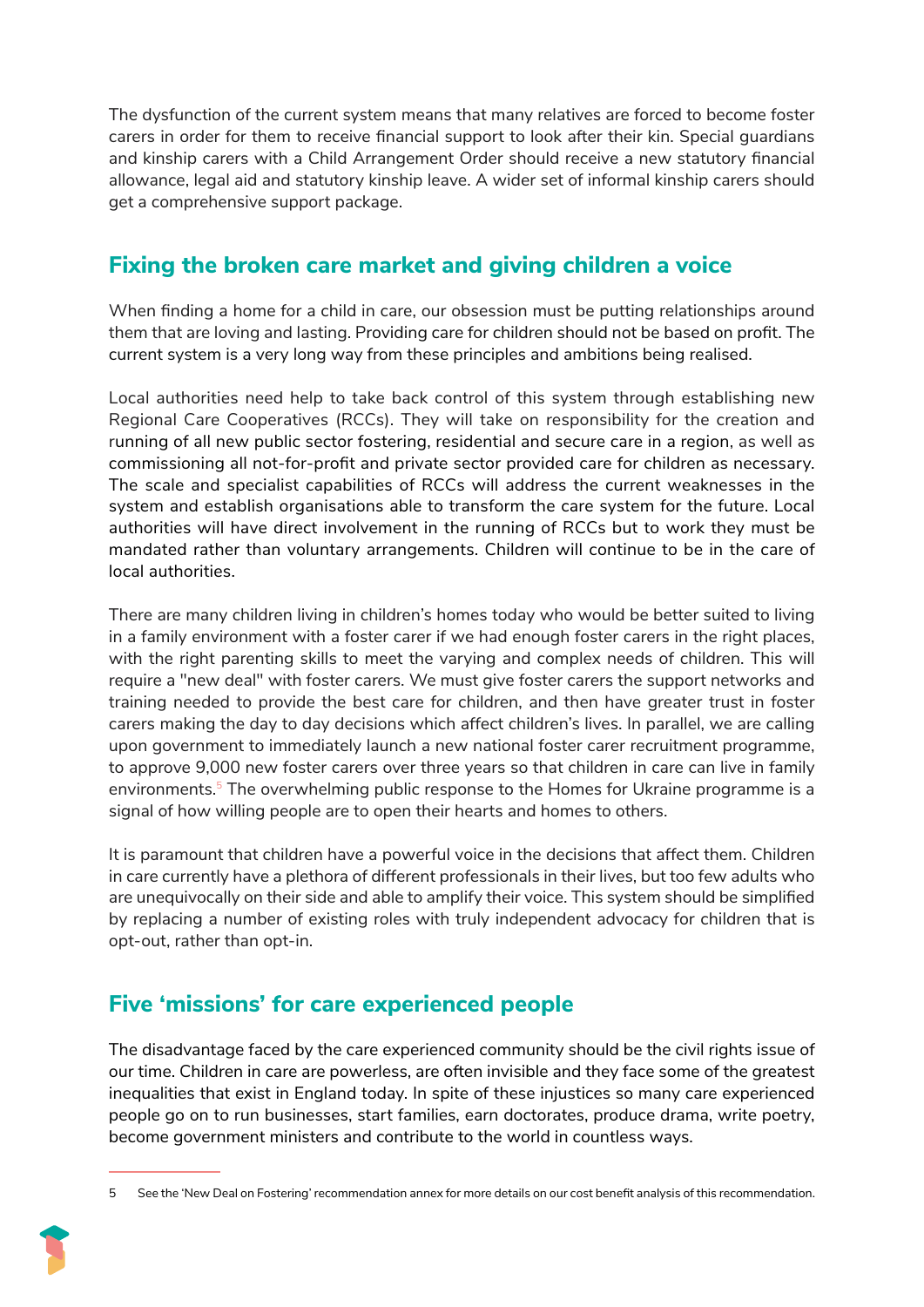Five ambitious missions are needed so that care experienced people secure: loving relationships; quality education; a decent home; fulfilling work and good health as the foundations for a good life. Central government and local authorities, employers, the NHS, schools, colleges and universities must step up to secure these foundations for all care experienced people. This will require a wider range of organisations to act as corporate parents for looked after children, and the UK should be the first country in the world to recognise the care experience as a protected characteristic.

#### **Realising the potential of the workforce**

The package of recommendations in this report create a radically new offer for social workers. As first priority, the professional development we offer social workers should be vastly improved with training and development which provides progression through a five year Early Career Framework linked to national pay scales. This new framework will provide a desirable career pathway to remain in practice, specialise and be rewarded through higher pay that reflects expertise.

Second, we must identify and remove the barriers which needlessly divert social workers from spending time with children and families. This needs to include action on improving case management systems, reducing repetitive administrative tasks which do not add value and embedding multidisciplinary teams at the heart of local communities who can deliver, not just commission, the help that is needed. Just as senior doctors and nurses work directly with patients, social work managers, leaders and academics should be required to continue working directly with children and families so that the whole system is rooted in the realities of practice. Finally, we need to reduce the use of agency social work, which is costly and works against providing stable professional relationships for children and families, by developing new rules and regional staff banks. Taken together, this will mean social workers work with a smaller number of children and families, with more knowledge and skill, and with more available time and resources to do intensive life changing work for children families.

Finally, we should not forget the importance of a wider workforce that supports children and families and includes, but is not limited to, family support workers and children's home staff. Action is needed to improve the knowledge and skill of these crucial workforces so that they can provide better help and care for children and families - and as a first step this should include a Knowledge and Skills Statement for family support workers, a leadership programme and professional registration for children's home managers.

#### **A system that is relentlessly focused on children and families**

There is currently a lack of national direction about the purpose of children's social care and national government involvement is uneven. A National Children's Social Care Framework is needed to set the direction and purpose for the system, supported by meaningful indicators that bring transparency and learning. The government should appoint a National Practice Group, to build practice guides that would set out the best known ways of achieving the objectives set by the National Framework.

Multi-agency safeguarding arrangements should be clarified to put beyond doubt their strategic role, supported by improved accountability, learning and transparency. In too many